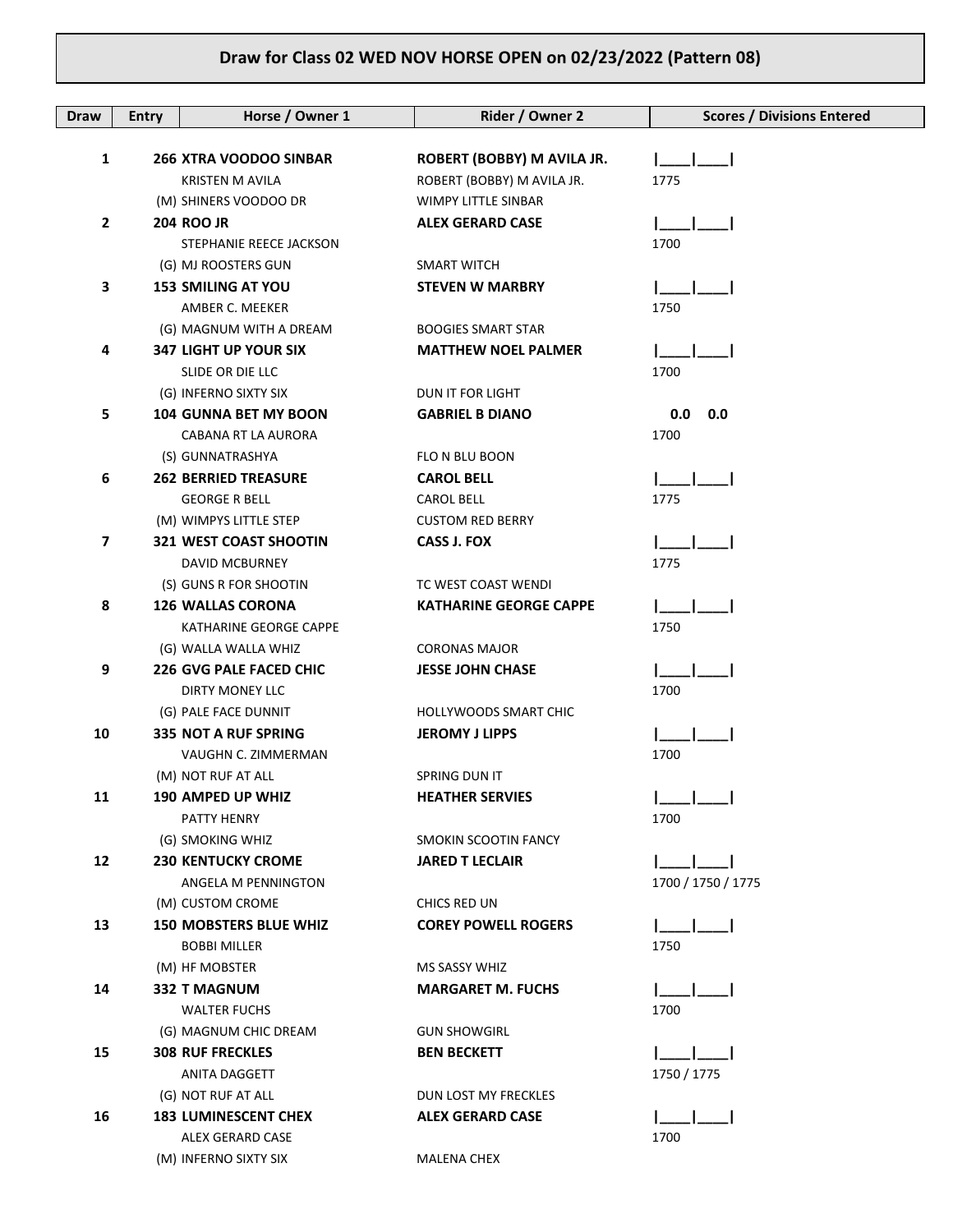| <b>Draw</b> | <b>Entry</b> | Horse / Owner 1                                       | Rider / Owner 2                         | <b>Scores / Divisions Entered</b> |
|-------------|--------------|-------------------------------------------------------|-----------------------------------------|-----------------------------------|
|             |              |                                                       |                                         |                                   |
| 17          |              | <b>160 HES THROWING SMOKE</b><br><b>HEATHER MARKS</b> | <b>ANDREW G. FOX</b>                    | 1750 / 1775                       |
|             |              | (S) GUNNER                                            | DARLINS NOT PAINTED                     |                                   |
| 18          |              | <b>318 KLB STEPNOUTDOWNTOWN</b>                       | <b>NATHAN L. MORTON</b>                 |                                   |
|             |              | MAKE IT REIN LLC                                      |                                         | 1700                              |
|             |              | (G) TINSELTOWN FLY GUY                                | <b>STEPPIN BETSY</b>                    |                                   |
| 19          |              | <b>239 DREAMING AT DAWN</b>                           | <b>JOSIANE GAUTHIER</b>                 |                                   |
|             |              | <b>WAYNE MIZELLE</b>                                  |                                         | 1775                              |
|             |              | (M) MAGNUM CHIC DREAM                                 | DUALIN AT DAWN                          |                                   |
| 20          |              | <b>343 MIGHTY JOE GUN</b>                             | <b>SEAN JOHNSON</b>                     |                                   |
|             |              | DANA CLARK                                            |                                         | 1750                              |
|             |              | (S) LIL JOE CASH                                      | <b>SUGAR POP GUN</b>                    |                                   |
| 21          |              | <b>177 SPANGLED STARLIGHT</b>                         | <b>THOMAS W HOYT</b>                    |                                   |
|             |              | <b>COLE E JACOBS</b>                                  |                                         | 1700                              |
|             |              | (G) STAR SPANGLED WHIZ                                | <b>NU CHEX STAR</b>                     |                                   |
| 22          |              | <b>181 GUNNA BE ELECTRIC</b>                          | <b>SAM L SCHAFFHAUSER</b>               |                                   |
|             |              | <b>KELLY LYN MARTIN</b>                               |                                         | 1700 / 1750                       |
|             |              | (G) GUNNATRASHYA                                      | ELECTRIC CHA CHING                      |                                   |
| 23          |              | <b>310 MODEL MY DIAMONDS</b>                          | <b>MATT MILLS</b>                       |                                   |
|             |              | <b>JANICE DICKSON</b>                                 |                                         | 1750                              |
|             |              | (M) WHIZKEY N DIAMONDS                                | AMERICASNEXTGUNMODEL                    |                                   |
| 24          |              | <b>215 ANNIE PLAYS RUF</b>                            | <b>COREY POWELL ROGERS</b>              |                                   |
|             |              | RICHARD BLACK                                         |                                         | 1700                              |
|             |              | (M) NOT RUF AT ALL                                    | <b>FINALLY ANNIE</b>                    |                                   |
| 25          |              | <b>317 UNDENIIABLE</b>                                | <b>MATTHEW NOEL PALMER</b>              |                                   |
|             |              | <b>BRIAN NOVELLO</b>                                  |                                         | 1700                              |
|             |              | (S) SMART AND SHINEY                                  | <b>GUNNERS SERENADE</b>                 |                                   |
| 26          |              | <b>281 GHOST OF TRASH</b>                             | <b>HUNTER L DABO</b>                    |                                   |
|             |              | <b>MASON DORSEY</b>                                   |                                         | 1700 / 1750                       |
|             |              | (S) GUNNATRASHYA                                      | ARC FULLOF SURPRIZES                    |                                   |
| 27          |              | 103 ALPHA SUSHI CHIC                                  | <b>GABRIEL B DIANO</b>                  |                                   |
|             |              | ALPHA QUARTER HORSES LLC                              |                                         | 1700                              |
|             |              | (M) WIMPY CHIC                                        | <b>SHINEY SUSHI</b>                     |                                   |
| 28          |              | <b>229 GUNNINGTHEBAY</b><br>JARED T LECLAIR           | <b>JARED T LECLAIR</b><br>KARLA LECLAIR | 1775                              |
|             |              | (M) GUNNERS SPECIAL NITE                              | DUN IT IN THE BAY                       |                                   |
| 29          |              | <b>320 GUTTER PUNK</b>                                | <b>CASS J. FOX</b>                      |                                   |
|             |              | POLLY S HILLIARD                                      |                                         | 1700                              |
|             |              | (S) SHINE CHIC SHINE                                  | MISS SATIN WHIZ                         |                                   |
| 30          |              | <b>336 ALOTTA RUF PLAY</b>                            | <b>JEROMY J LIPPS</b>                   |                                   |
|             |              | ALEX LOFTIN                                           |                                         | 1700                              |
|             |              | (G) NOT RUF AT ALL                                    | MS PLAYALOTTA CHIC                      |                                   |
| 31          |              | <b>222 TRASH TALKING TIM</b>                          | <b>STEVEN W MARBRY</b>                  |                                   |
|             |              | CATHERINE JONES                                       |                                         | 1775                              |
|             |              | (G) GUNNATRASHYA                                      | AWHIZ CALLED WANDA                      |                                   |
| 32          |              | <b>235 LIL LIKE JUICE</b>                             | <b>MARK E TURNER</b>                    |                                   |
|             |              | AMBER L MORGAN                                        |                                         | 1750 / 1775                       |
|             |              | (M) LIL JOE CASH                                      | SHINER LIKE JUICE                       |                                   |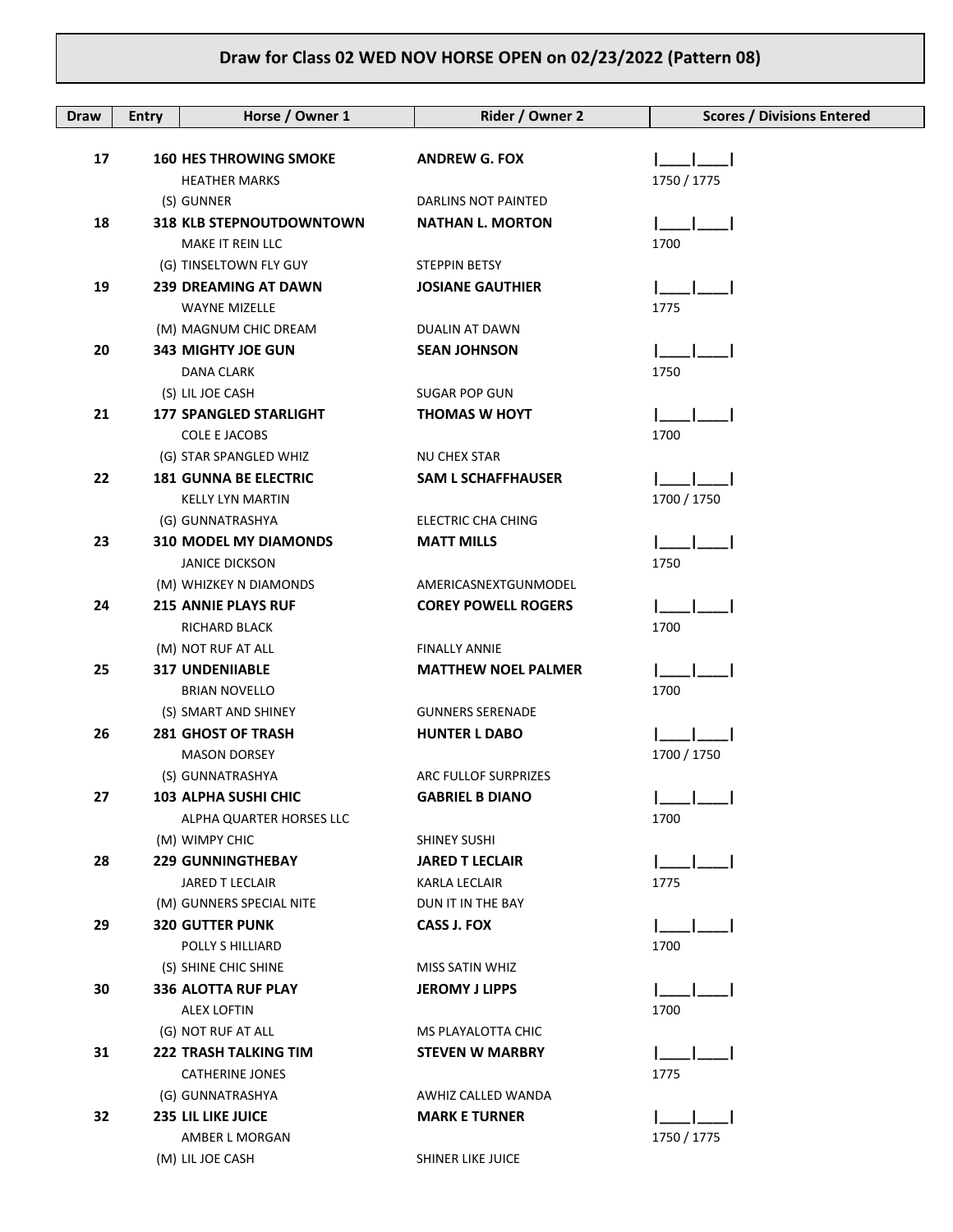| Draw | <b>Entry</b> | Horse / Owner 1                             | Rider / Owner 2             | <b>Scores / Divisions Entered</b> |
|------|--------------|---------------------------------------------|-----------------------------|-----------------------------------|
| 33   |              | <b>127 GUNNA GET DIAMONDS</b>               | <b>MARK J RAFACZ</b>        |                                   |
|      |              | <b>BECKY SCOTT</b>                          |                             | 1750                              |
|      |              | (M) GUNNATRASHYA                            | <b>TINKER WITH DIAMONDS</b> |                                   |
| 34   |              | <b>258 REVOLUTION TWISTER</b>               | <b>VINCIENZO P SANTOS</b>   |                                   |
|      |              | JENNA WOODY                                 |                             | 1700                              |
|      |              | (G) FOOTWORK REVOLUTION                     | SHEZA GREAT TWISTER         |                                   |
| 35   |              | <b>333 SHINE ROMEO SHINE</b>                | <b>MARGARET M. FUCHS</b>    |                                   |
|      |              | <b>WALTER FUCHS</b>                         |                             | 1775                              |
|      |              | (G) SHINE CHIC SHINE                        | <b>STARLIGHTS STYLISH</b>   |                                   |
| 36   |              | <b>315 HOMETOWN REVOLT</b>                  | <b>KEITH A. CEDDIA</b>      |                                   |
|      |              | ALLEN J. KOFRON                             |                             | 1775                              |
|      |              | (M) EINSTEINS REVOLUTION                    | HOME TO ROOST               |                                   |
| 37   |              | <b>154 GATA RUF SNAPPER</b>                 | <b>WILLIAM BOWEN</b>        |                                   |
|      |              | <b>DENISE HOPKINS SANTAGATA</b>             |                             | 1775                              |
|      |              | (M) NOT RUF AT ALL                          | SHEZ THE MASTER             |                                   |
| 38   |              | <b>134 COLONELS SMOKN SHINE</b>             | <b>ANDREW G. FOX</b>        |                                   |
|      |              | <b>ANDREA L MEINHART</b>                    |                             | 1700                              |
|      |              | (S) SHINE CHIC SHINE                        | <b>GIMME YOUR GUNS</b>      |                                   |
| 39   |              | <b>299 TINSELTOWNS ELECTRIC</b>             | <b>ROBIN SCHOELLER</b>      |                                   |
|      |              | REBECCA H JORDAN                            |                             | 1750                              |
|      |              | (M) GUNNERS TINSELTOWN                      | SM ELECTRIC ELEGANCE        |                                   |
| 40   |              | <b>269 INFERNOFORTYFIVE</b>                 | <b>SEAN JOHNSON</b>         |                                   |
|      |              | ANGELO C BERRETTINI                         | <b>JAN E BERRETTINI</b>     | 1700                              |
|      |              | (S) INFERNO SIXTY SIX                       | CHROMESCUSTOMCOWGIRL        |                                   |
| 41   |              | 151 IGGY POPS                               | <b>COREY POWELL ROGERS</b>  |                                   |
|      |              | DANAE E WATKINS                             |                             | 1750                              |
| 42   |              | (G) ZZ POPS                                 | SHINY LIL MERCEDES          |                                   |
|      |              | <b>113 JAGALICIOUS</b><br><b>RACHEL ORY</b> | <b>RACHEL ORY</b>           | 1700 / 1750 / 1775                |
|      |              | (M) CHICOUTMYBLINGBLING                     | <b>MARK MY MELODY</b>       |                                   |
| 43   |              | <b>142 HUNTERS REVENGE</b>                  | <b>MATT MILLS</b>           |                                   |
|      |              | RANCHO DELUXE LLC                           |                             | 1700                              |
|      |              | (S) SPOOKS GOTTA GUN                        | <b>MS WHIZ DUNIT</b>        |                                   |
| 44   |              | 301 VOO DO SISTER                           | <b>ALEX GERARD CASE</b>     |                                   |
|      |              | MICHAEL JACKSON                             |                             | 1700                              |
|      |              | (M) SHINERS VOODOO DR                       | <b>GRAY GUNLIGHT</b>        |                                   |
| 45   |              | <b>300 RUF LILLY</b>                        | ROBERT (BOBBY) M AVILA JR.  |                                   |
|      |              | KRISTEN M AVILA                             |                             | 1700 / 1750 / 1775                |
|      |              | (M) NOT RUF AT ALL                          | <b>GUNNERS EASTER LILLY</b> |                                   |
| 46   |              | <b>1202 MAJORS CHIC MAGNET</b>              | <b>HEATHER SERVIES</b>      |                                   |
|      |              | MICHAEL D SHYER                             |                             | 1700                              |
|      |              | (G) SPARKLING MAJOR                         | SHEZA CHIC OLENA            |                                   |
| 47   |              | <b>338 A GUNNERS ENTERPRISE</b>             | <b>DANA MARIE RASCH</b>     |                                   |
|      |              | DANA MARIE RASCH                            |                             | 1700                              |
|      |              | (G) A SMART ENTERPRISE                      | <b>GUNNERS MOLL</b>         |                                   |
| 48   |              | <b>319 HOLD THAT MOBSTER</b>                | <b>NATHAN L. MORTON</b>     |                                   |
|      |              | AMY J PURCELL                               |                             | 1700                              |
|      |              | (G) HF MOBSTER                              | A LEANA PON A STAR          |                                   |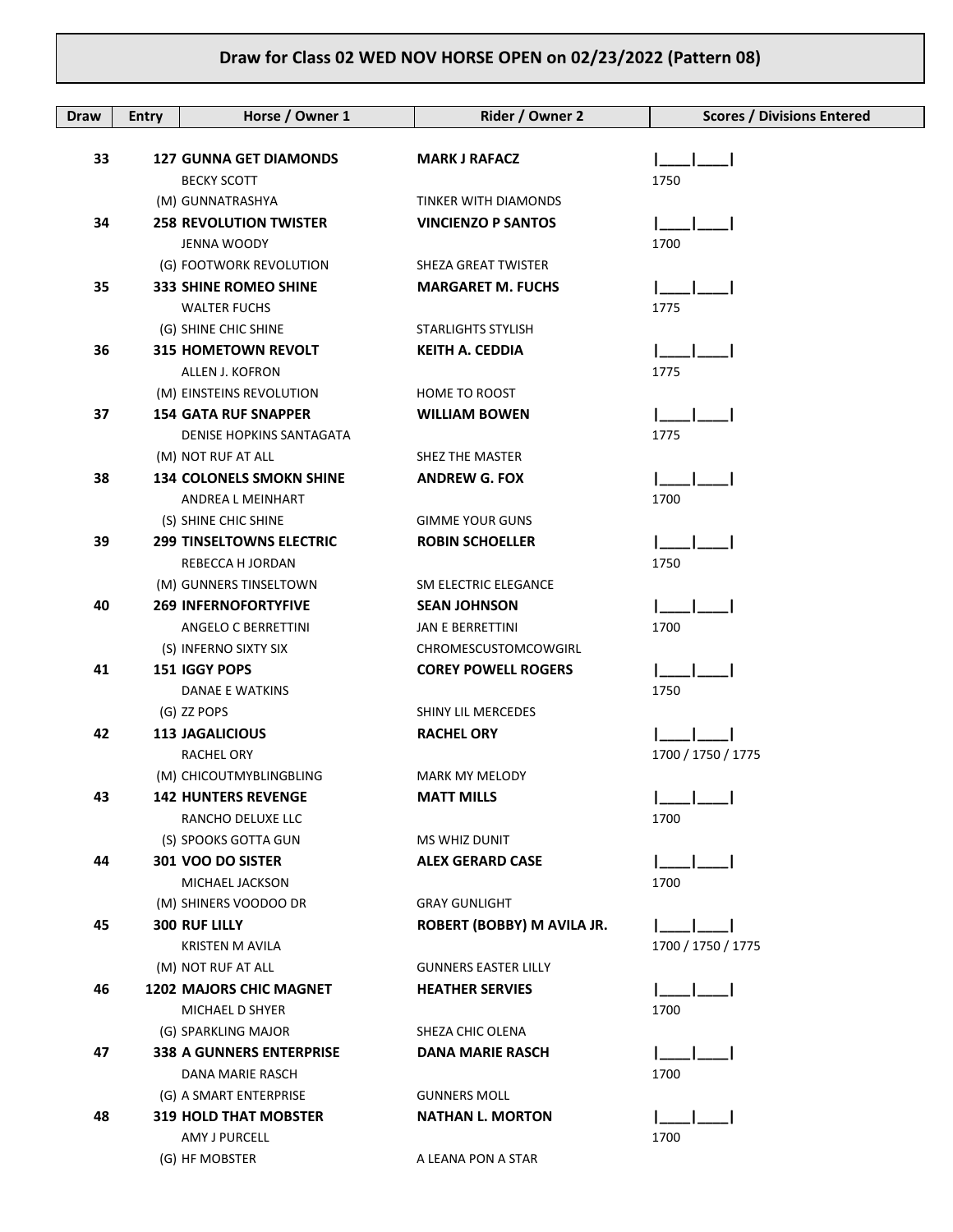| <b>Draw</b> | <b>Entry</b> | Horse / Owner 1                      | Rider / Owner 2            | <b>Scores / Divisions Entered</b> |
|-------------|--------------|--------------------------------------|----------------------------|-----------------------------------|
|             |              |                                      |                            |                                   |
| 49          |              | <b>322 NOT RUF AT DOLL</b>           | <b>CASS J. FOX</b>         |                                   |
|             |              | DEANNA W. PARSONS                    |                            | 1700                              |
|             |              | (M) NOT RUF AT ALL                   | WIMPYS DOLLED UP           |                                   |
| 50          |              | <b>334 RUBIE RED ROOSTER</b>         | <b>JEROMY J LIPPS</b>      |                                   |
|             |              | JEROMY J LIPPS                       |                            | 1700                              |
|             |              | (M) STEPPIN ON SPARKS                | ROOSTERS LIL WILLY         |                                   |
| 51          |              | <b>241 MOONLITE N TRASH</b>          | <b>STEVEN W MARBRY</b>     |                                   |
|             |              | <b>BRADLEANN WILLIS</b>              |                            | 1750                              |
|             |              | (M) GUNNATRASHYA                     | <b>MOONSTONE MEGA</b>      |                                   |
| 52          |              | <b>216 HIGH ROAD LIVE LOAD</b>       | <b>COREY POWELL ROGERS</b> |                                   |
|             |              | <b>JILLAINE VILLIO</b>               |                            | 1700                              |
|             |              | (G) GUNNERS SPECIAL NITE             | DA SHADY MUNDANZA          |                                   |
| 53          |              | <b>312 FLYIN THA RED EYE</b>         | <b>KYLE SHAW</b>           |                                   |
|             |              | ROBERT SANTAGATA                     |                            | 1775                              |
|             |              | (S) STEPPIN ON SPARKS                | <b>HOLLY JAC WHIZ</b>      |                                   |
| 54          |              | <b>304 WHIZKEY N PEPPY</b>           | <b>JEANNE M LEVINE</b>     |                                   |
|             |              | <b>KRISTINA KEENAN-HALL</b>          |                            | 1700                              |
|             |              | (G) WHIZKEY N DIAMONDS               | TIMBER PEPPY STAR          |                                   |
| 55          |              | <b>1201 NITE TIME</b>                | <b>NIKKI TYNDALL</b>       |                                   |
|             |              | ERIKA HOGG BELDEN                    |                            | 1750                              |
|             |              | (S) GUNNERS SPECIAL NITE             | <b>ABBYS TIME</b>          |                                   |
| 56          |              | <b>107 DUN WHIZ SPARKS</b>           | <b>SEAN JOHNSON</b>        |                                   |
|             |              | MICHELLE C STAGG                     |                            | 1700 / 1750 / 1775                |
|             |              | (M) JACS ELECTRIC SPARK              | DUN IT WHIZ BRANDY         |                                   |
| 57          |              | <b>207 SPOOKSLILWHIZ</b>             | <b>DANY PELLETIER</b>      |                                   |
|             |              | <b>JULIE BURKETT</b>                 |                            | 1700                              |
|             |              | (M) SMART SPOOK                      | <b>WHIZICLE</b>            |                                   |
| 58          |              | 316 WHIZARDS GOTTA GUN               | <b>KEITH A. CEDDIA</b>     |                                   |
|             |              | MICHAEL VANDEBERG                    |                            | 1700                              |
|             |              | (M) SPOOKS GOTTA GUN                 | <b>WHIZARDS SARAFINA</b>   |                                   |
| 59          |              | <b>242 STEP STONES</b>               | <b>JOSIANE GAUTHIER</b>    |                                   |
|             |              | DIANNA WOLFSON                       |                            | 1700                              |
|             |              | (G) WIMPYS LITTLE STEP               | <b>MOONSTONE MEGA</b>      |                                   |
| 60          |              | <b>193 STEPIN IN THE LIGHT</b>       | <b>MARK J RAFACZ</b>       |                                   |
|             |              | PETER A MORGAN                       | <b>COURTNEY R MORGAN</b>   | 1700 / 1750 / 1775                |
|             |              | (M) WIMPYS LITTLE STEP               | ALEENA STARLIGHT           |                                   |
| 61          |              | 237 DOWNTOWNBEVERLYBROWN             | <b>CORAL A PEREGOY</b>     |                                   |
|             |              | KAYLIE M THOMAS                      |                            | 1750                              |
|             |              | (M) WIMPYS LITTLE STEP               | ALL THATS DUN              |                                   |
| 62          |              | <b>231 SHINE FANCY SHINE</b>         | <b>JARED T LECLAIR</b>     |                                   |
|             |              | JARED T LECLAIR                      | <b>ALLEN C CRAVENS</b>     | 1700                              |
|             |              | (M) SHINE CHIC SHINE                 | <b>MS DIAMONDS FANCY</b>   |                                   |
| 63          |              | <b>309 SUNS OUT GUNS R OUT</b>       | <b>MATT MILLS</b>          |                                   |
|             |              | <b>BOSQUE RANCH PERFORMANCE HORS</b> |                            | 1775                              |
|             |              | (S) GUNS R FOR SHOOTIN               | <b>FRECKLED WHIZ</b>       |                                   |
| 64          |              | <b>264 WALLABERRI CAT</b>            | <b>GEORGE R BELL</b>       |                                   |
|             |              | <b>GEORGE R BELL</b>                 | <b>CAROL BELL</b>          | 1700                              |
|             |              | (M) CAT MAN DO                       | <b>CHERRI BERRI</b>        |                                   |